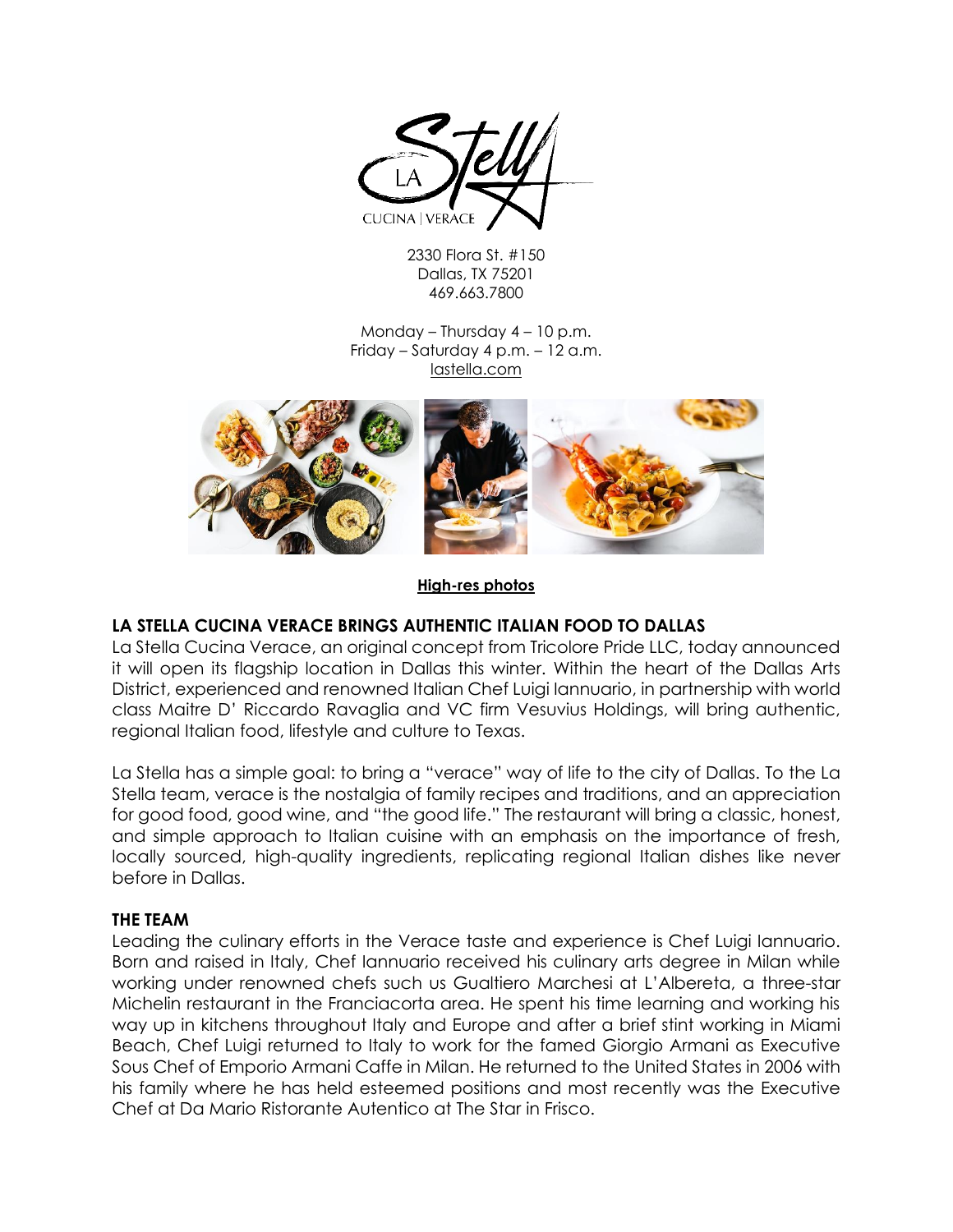With over 22 years in the international restaurant industry, Managing Partner Riccardo Ravaglia is an integral member of the La Stella team and will focus on guest experience and service. For over nine years, Riccardo has excelled in his role as General Manager at various Cipriani establishments in New York City and worldwide, where he has set the tone for the legendary restaurants Rainbow Room and Harry Cipriani on 5<sup>th</sup> Avenue in New York City. Also hailing from Italy, Riccardo is driven by his passion for the hospitality industry and Italy's native cuisine. He brings a contagious warm and fun energy and an unmatched eye for classic design and desire for timeless white glove service to Dallas.

Rounding out the gourmand "verace" trio is Beverage Director John Dal Canton. After graduating Cum Laude from the Culinary Institute of America, John moved to Italy to learn about viticulture and viniculture firsthand. He returned to the United States in 2008 to work for famed New York restaurateur and celebrity chef, Tom Colicchio, where John ran the beverage program and managed the front of the house in Dallas and then Los Angeles. Most recently John was the opening Food and Beverage Manager of the Cowboys Club, the first private social club affiliated with a sports franchise at the headquarters for the Dallas Cowboys in Frisco, Texas. At La Stella John is curating an indepth and cohesive wine list featuring highly allocated regional wines with a focus on older vintages of Super Tuscans and Barolos with a focus on organic and biodynamic wines. John will also oversee the bar program featuring Italian renditions on modern and classic cocktails, adding to the incredible and immersive experience at La Stella.

### **THE MENU**

Chef Iannuario is reinterpreting comforting recipes from regions across Italy, preparing dishes the way they have been for generations, with a modern twist. Signature dishes include traditional **Gnocco Fritto con Salumi e Formaggi Misti, Paccheri All'Astice**, made with pasta imported from Gragnano Napoli, Fra Diavolo Maine Lobster, fresh tomato, fine herbs and lobster fumetto, **Risotto Oro del Maestro**, **Pesce Al Sale**, **Gnocchi Gratinati**, and the **Costoletta di Vitello Alla Milanese.** La Stella will also offer a dry aged meat program, including imported Prosciutto, sliced tableside, bringing a uniquely Italian experience to Texas. Desserts will include **Semifreddo alla Nutella con Meringhe e salsa caldo al cioccolato fondente** and **Faby's Tiramisu.** Chef Iannuario invites his guests to connect, grow and create memories at La Stella that almost rival a trip to Italy.

In addition to the gastronomic experience, La Stella boasts an impressive wine and cocktail program. The wine list will include vintages from world-renowned producers, ensuring the restaurant will be a favorite destination among wine-lovers throughout the Lone Star state. Not to be outdone by the impressive wine selection, La Stella will also have a unique and cheekily named cocktail list, with seasonally rotating cocktails created with house-made ingredients.

# **LA DOLCE VITA**

Located in the heart of the Dallas Arts District, the 5,000 square foot restaurant offers a warm, contemporary atmosphere that couples modern elements with a timeless, Italian charm. With the bar acting as a center piece and also a privacy screen for private parties in the back seating area, the space is visually stunning. From cozy booths to chic tables throughout the open dining room, there truly isn't a bad seat in the house. Much like